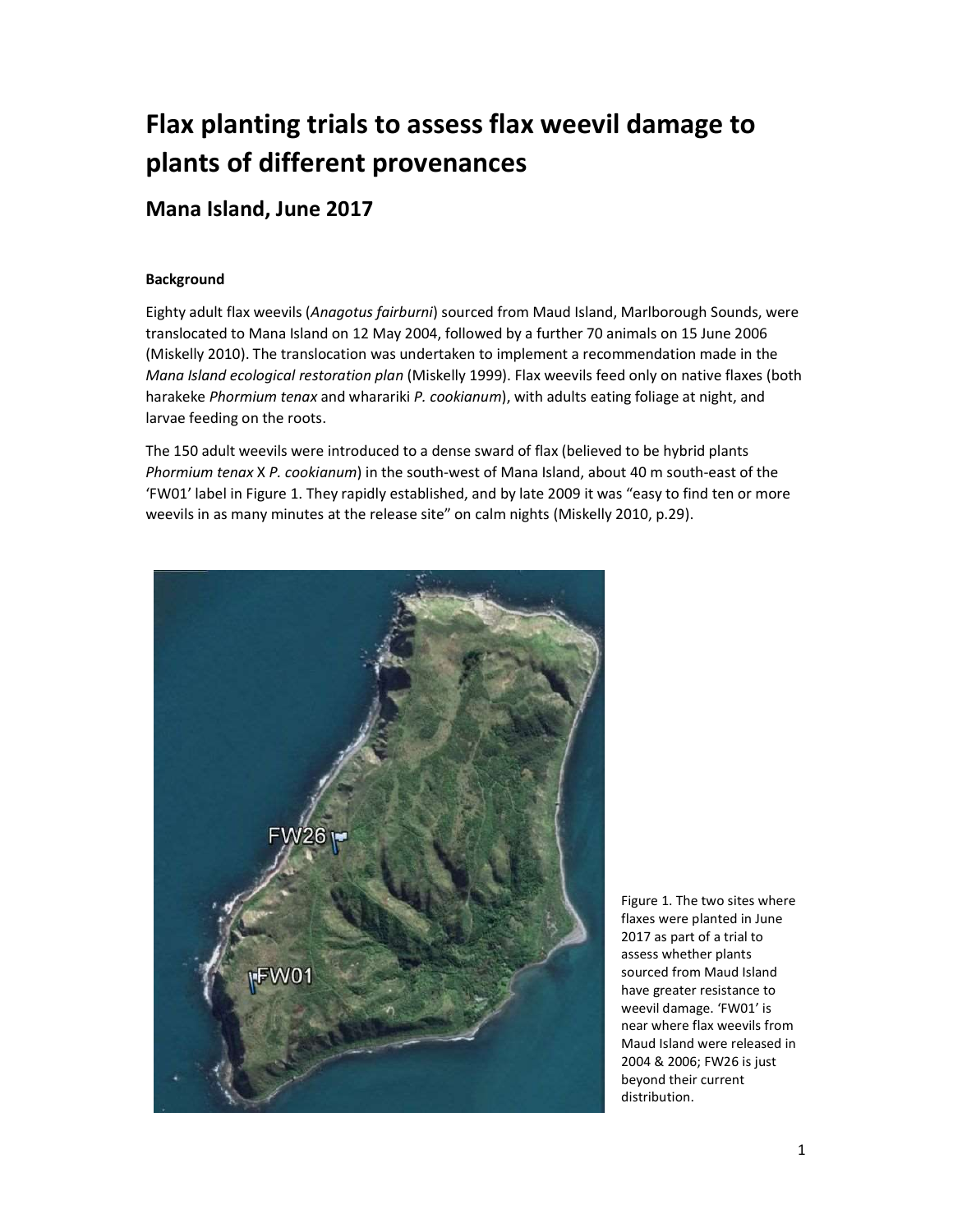The weevils reached higher densities at the release site, and caused more damage to host plants, than had been recorded previously. Deaths of mature flaxes were noted by 2013 (Miskelly 2013). Adults caused obvious damage to the edge of leaves (Figure 2a), and prevented flowering of heavily infested plants by devouring unopened flower spikes (Figure 2b). However, the fact that large plants that still had numerous leaves collapsed and died (Figure 2c) points to the lethal damage occurring below ground level, where flax weevil larvae burrowed into the root stocks (Figure 2d).



Figure 2. Impacts of flax weevils on host plants on Mana Island: (a) feeding sign caused by adults, June 2017; (b) adult flax weevils feeding on unopened flower spikes, November 2013; (c) a dead mature flax plant, June 2017; (d) flax weevil larvae within the root stock of a dying plant, November 2013. All images: Colin Miskelly.

Flax on Mana Island provides the almost exclusive habitat for goldstripe geckos (for which Mana Island is the world stronghold), and provides an important nectar source for bellbirds, tui, and at least two species of gecko. Loss of flax to the extent already apparent in the south-west of the island would severely impact on all these species.

Two hypotheses for the super-abundance of flax weevils on Mana Island have been proposed:

1. That Mana Island flaxes were more susceptible to weevil browse than those on Maud Island, with browse resistance lost during cultivation (of the windbreak P. tenax planted during the MAF farming era in the 1970s) and/or through hybridisation between the two species.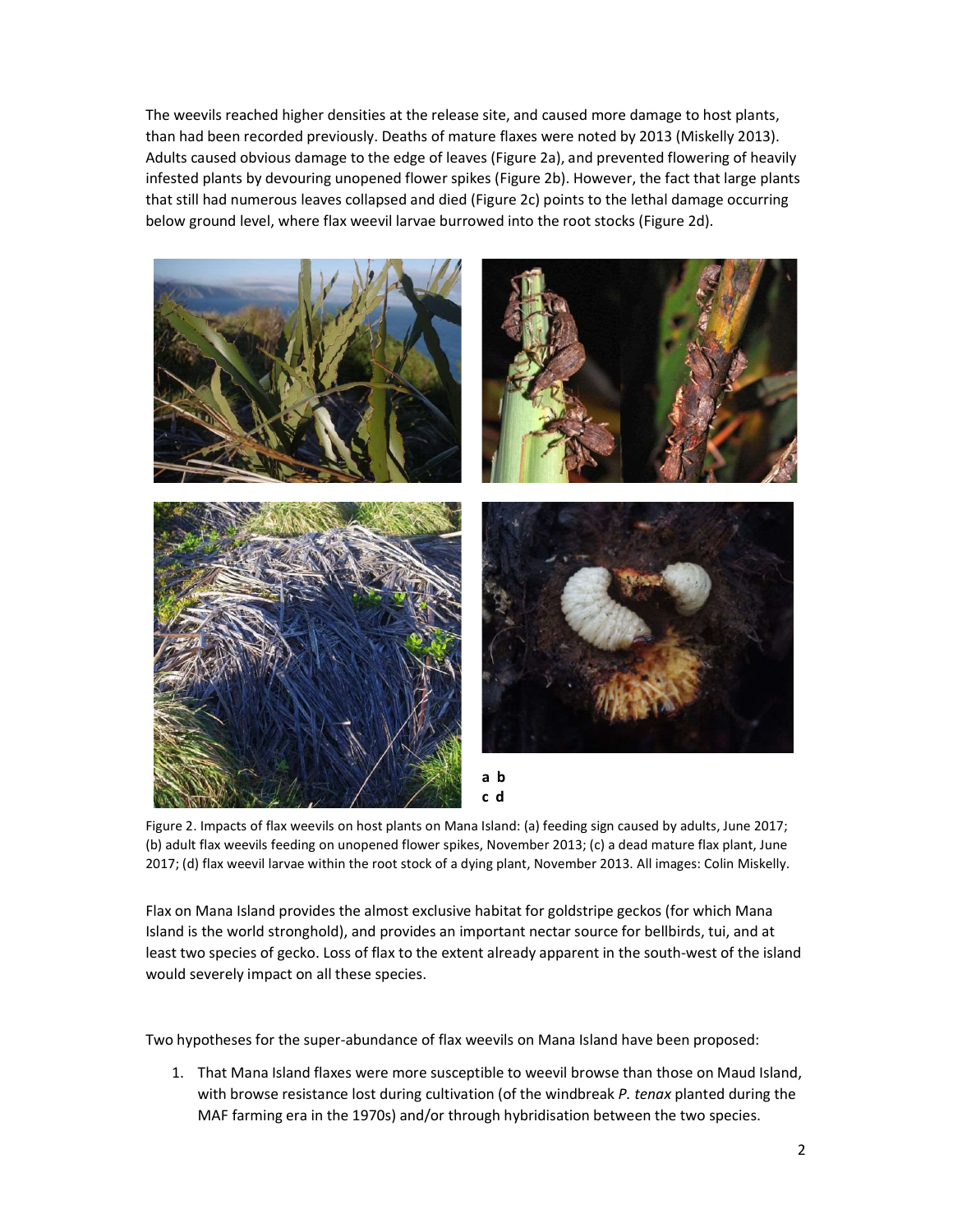2. That a natural bio-control agent that affects flax weevil larvae was left behind on Maud Island when the adult weevils were translocated, with the most likely candidate being an asyet unsearched for pathogenic (and species-specific) strain of Metarrhizium anisopliae fungus.

In order to investigate the first hypothesis, seeds from P. cookianum were collected on Maud Island in early 2015, and propagated in the Mana Island nursery. Unfortunately no effort was made to collect locally-sourced seed on Mana Island at the same time, and so the trials described here used transplanted juvenile flax plants sourced from near the planting sites, planted in equal numbers with Maud Island plants.

#### Field observations, June 2017

During 16-18 June 2017, flax weevil feeding sign was noted on every flax plant inspected in the south-west of Mana Island, in a radius approximately 500 m from the release site (including near the shore, halfway along the South Coast Track). There was also an infestation of flax weevils around the Lockwood, which has evidently resulted from deliberate or accidental translocation of these flightless weevils to the site, as there was about 400 m of unaffected plants separating the Lockwood infestation from the main weevil infestation.

Both P. tenax and P. cookianum were eaten, with the weevils showing a preference for the smaller and softer-leaved P. cookianum when the two species were growing in close proximity. However, fully mature plants of both species had been killed by the weevils, as well as several hectares of presumed hybrid plants around the release site. Flaxes growing in wet sites appeared to survive better than plants in dry sites. There are two possible (non-exclusive) explanations for this. Plants in wet sites may still be able to obtain sufficient water through a damaged root system, and so be better able to survive periods of drought stress, and a high water-table may kill or discourage weevil larvae from living among water-logged roots.

#### Planting trial methodology

Two sites with differing exposure to flax weevils were selected. The southern site was just inland of the junction between Southern Track and the Petrel Station Track (Figure 1), close to where flax weevils were released. All 100 flaxes planted at this site were planted within 20 m of established flaxes showing weevil feeding sign. All 50 transplanted flaxes used at this site were gathered from within 200 m of the site, and all had weevil feeding sign (and so may have had weevil eggs or larvae among their roots and plant bases). The northern site was just north of the junction between Tirohanga Track and Central Track (Figure 1), on the eastern side of the small pond there. None of the adult flaxes around the pond had flax weevil feeding sign, but some sign was evident within 100 m to the south and north (the latter minor infestation is likely to have been assisted dispersal). None of the 50 transplanted flaxes used at this site had any weevil feeding sign on them. It is expected that flax weevils will reach this site within 1-2 years.

At each site, 25 waratah stakes were rammed into the ground at least 3 metres apart. All the stakes were individually tagged with yellow Allflex tags labelled 'Weevil s 2017' and numbered 1 to 25 (southern site; Figure 3) or 26 to 50 (northern site, Figure 4). Four flaxes were planted in a cross centred on each stake (north, east, south and west), with each plant approximately 1 metre from the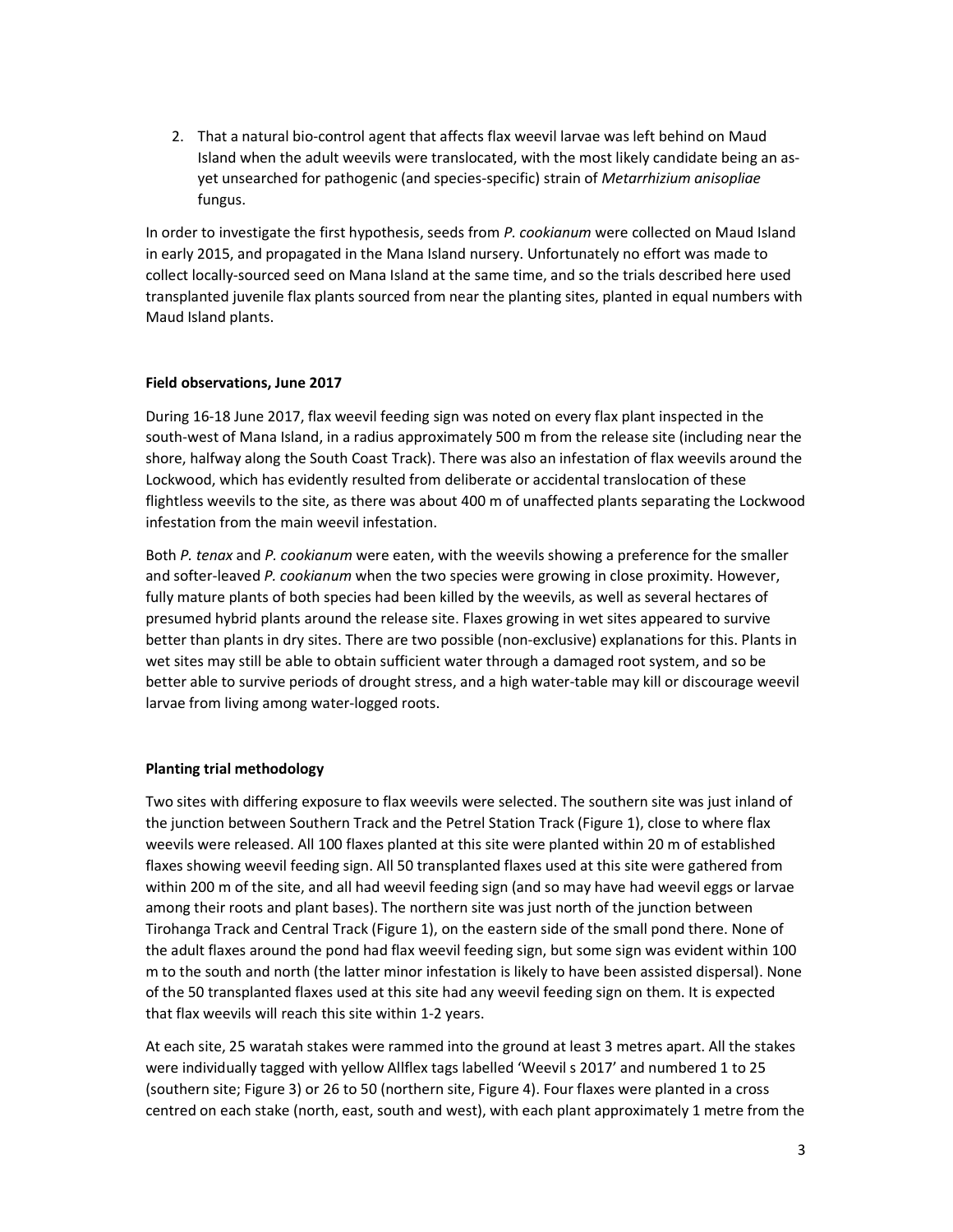stake. Two Maud Island (nursery reared) and two Mana Island (transplanted) flaxes were planted around each stake, in a randomised pattern (Appendix 1). A c.30 cm long yellow Novacoil tube was partially buried around each plant to provide protection from pukeko and takahe (Figure 5), and all plants were watered (approx. 0.5 litre) on the day of planting.

 $FW25$ 

Figure 3. Spatial arrangement of marked plots at the southern study site. Southern Track at left, with Petrel Station Track junction at upper left.



Figure 4. Spatial arrangement of marked plots at the northern study site. FW46 is not labelled, but shows as a grey flag between FW45 and FW47. Tirohanga Track at right, pond at lower left.

#### Recommendations for monitoring the flax plantings

FOMI members are requested to monitor the plantings during each working bee weekend, and to record the health of all 200 plants in the trial. This is likely to take about an hour for 1-2 people at each of the 2 sites. Each team will need a compass, or other means of assessing the orientation of the four plants around each post. A data form is included as Appendix 2. Each plant should be scored as one of:

| H/UnE   | Healthy/Uneaten                                                              |
|---------|------------------------------------------------------------------------------|
| H/E     | Healthy/Eaten = weevil feeding sign apparent                                 |
| UnH/UnE | Unhealthy/Uneaten                                                            |
| UnH/E   | Unhealthy/Eaten                                                              |
| D/UnE   | Dead/Uneaten                                                                 |
| D/E     | Dead/Eaten                                                                   |
| Dead    | (if it is not possible to determine whether the plant had been eaten or not) |
| Abs     | Absent = no plant remains detectable                                         |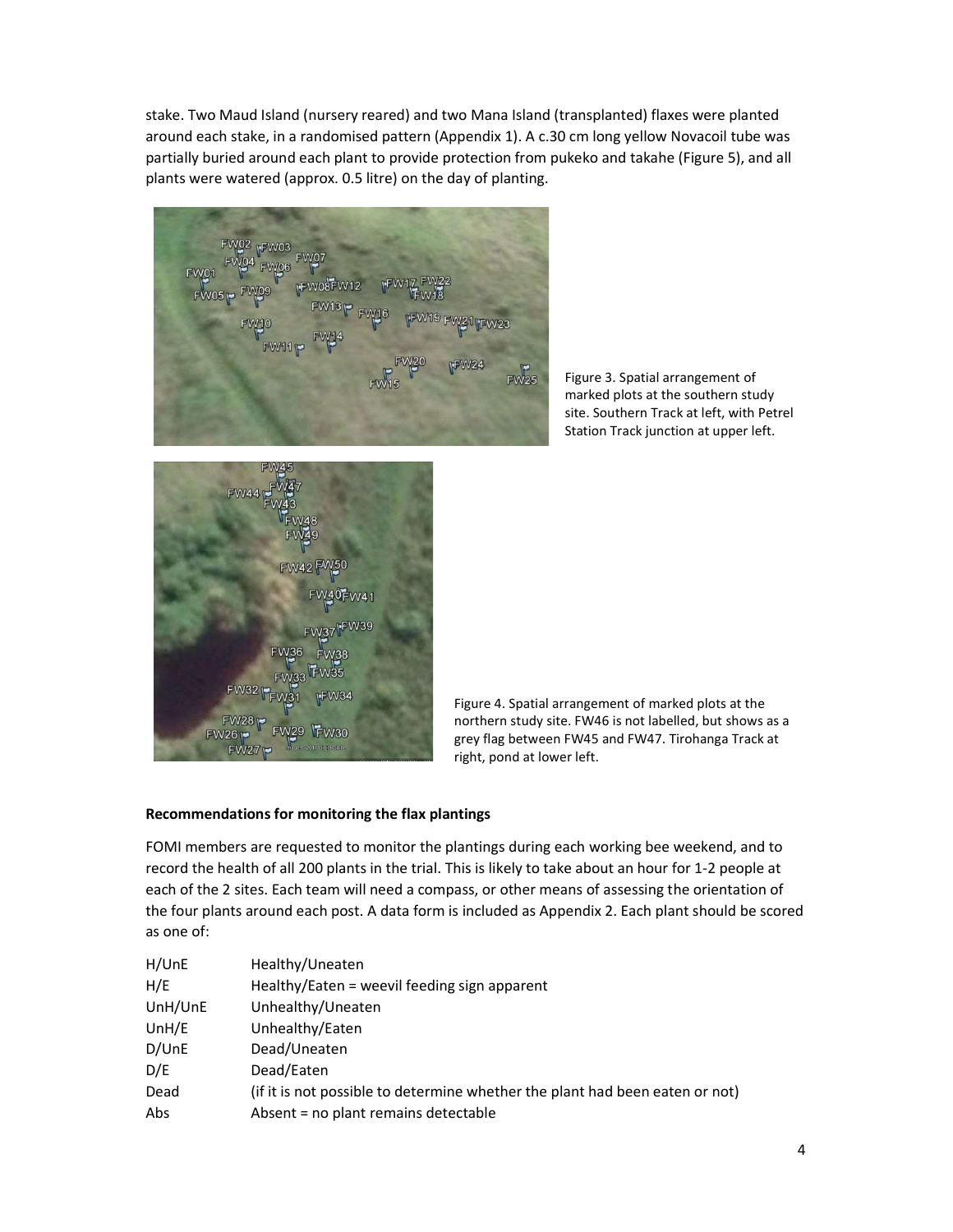

Figure 5. An example of a flax planting plot, showing three of the four flaxes (in Novacoil tubes) planted one metre from a central, tagged waratah stake. Other tagged stakes can be seen in the background.

#### Recommendations for planting and marking the remaining Maud Island flaxes

There are at least 800 Maud Island-sourced flaxes still in root trainers in the Mana Island nursery. There are also a further 50 waratah stakes and 50 labelled Allflex tags that were purchased for the trial. It is recommended that these flaxes be planted out in clusters at 10 different sites around the island (approximately 80 plants per site), to assess whether different microhabitats (e.g. differing water-table conditions) influence plant survival following weevil infestation.

Five waratahs stakes should be rammed in and tagged at each site, with four Maud Island flaxes planted in a cross, centred on each stake, at north, east, south and west compass points approximately 1 metre from each stake. The GPS location of each plot should be mapped, and also the spatial layout of the 5 stakes within each plot (see examples in Figures 3 & 4). This will allow the locations of 20 plants per plot to be checked over time, even if every plant in the plot dies. The remaining 60 or so plants should be planted at least 1 metre apart, centred on the 5 waratah stakes marking the plot. All plants should be protected with a Novacoil tube (installed during planting) for approximately 1 year after planting.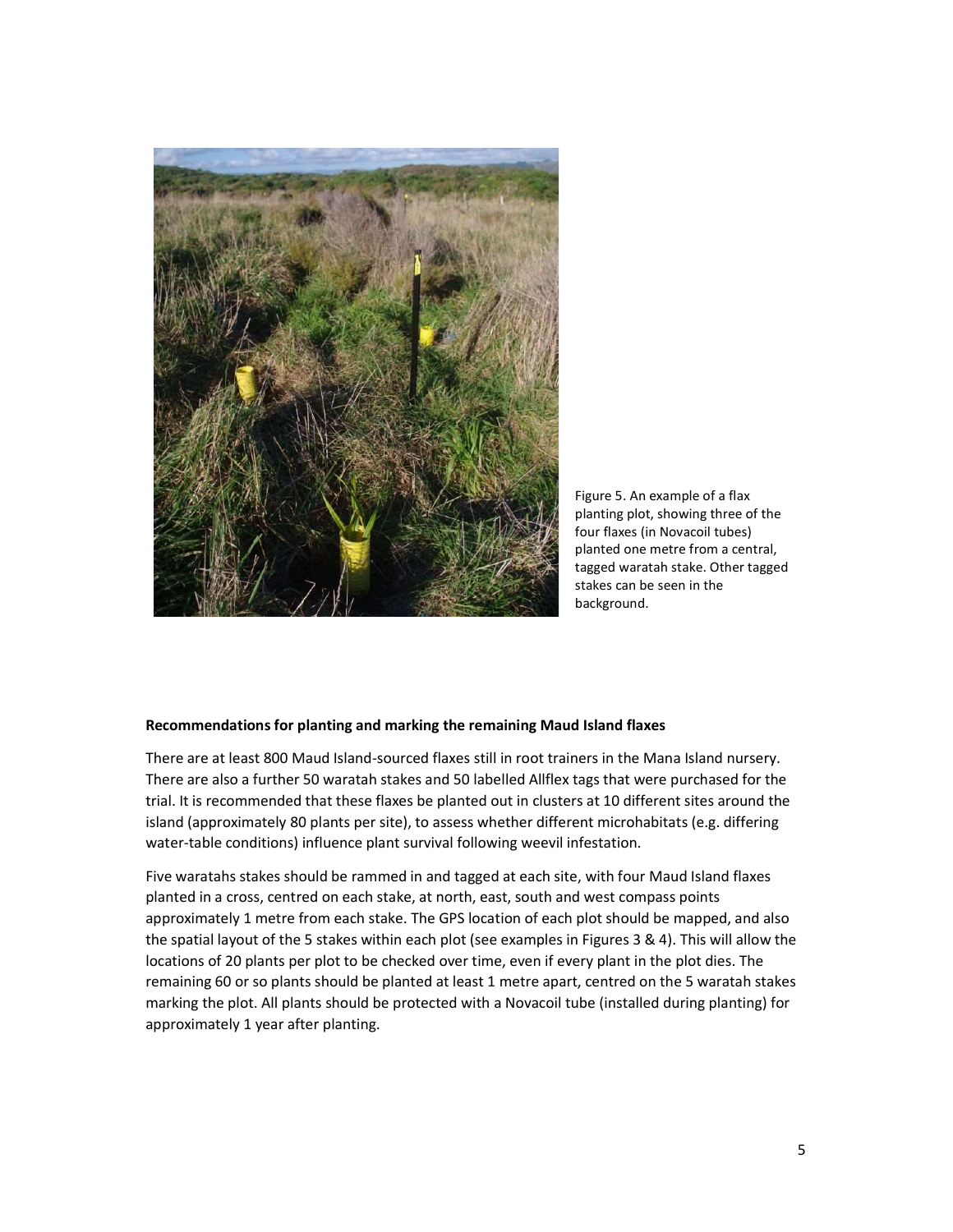#### Acknowledgements

Many thanks to Frank Higgott and Sue Caldwell for gathering flax seed on Maud Island, FOMI and DOC for propagating the plants and caring for them for 2 years in the Mana Island nursery, and FOMI for purchasing the stakes and tags used in the trial. Particular thanks to Jason Christensen and Linda Kerkmeester for sourcing equipment and supplies, and to Allflex for sponsoring the printed stock tags. Thanks also to Kate McAlpine for discussions on planting trial design. The plantings were completed during a FOMI working bee on 17 June 2016, with much support provided by DOC ranger Chris Bell and his trusty Rhino. Many thanks to Allan Sheppard, Bruce Collett, Jackie Sargent, Jessica Richardson, Linda Kerkmeester, Nancy Collis, Philippa Doig, Philippa Sargent and Richard Grasse for their assistance with transplanting and planting flaxes, and for the care they took in setting up the planting trials.

#### Literature cited

- Miskelly, C. 1999. Mana Island ecological restoration plan. Wellington, Department of Conservation. 149 pp.
- Miskelly, C. 2010. Mana Island ecological restoration plan review. Wellington, Department of Conservation. 45 pp.
- Miskelly, C. 2013. A plague of flax weevils a conservation hyper-success story. Te Papa blog published 13 November 2013 (http://blog.tepapa.govt.nz/2013/11/13/a-plague-of-flaxweevils-a-conservation-hyper-success-story/)

Colin Miskelly June 2017

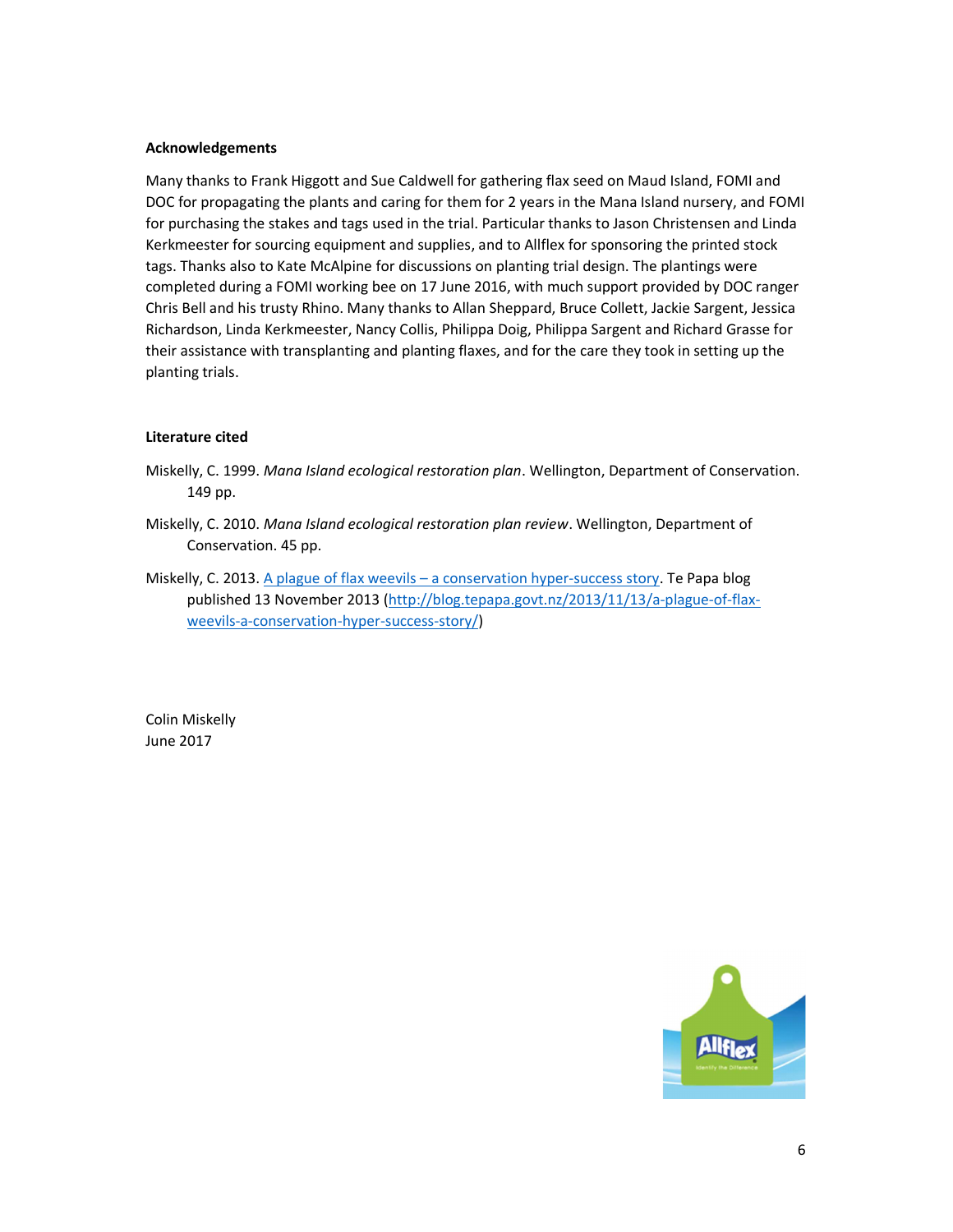|             | Southern study site |      | Northern study site |      |             |       |  |
|-------------|---------------------|------|---------------------|------|-------------|-------|--|
| Plot        | North               | East | South               | West | Plot        | North |  |
| <b>FW01</b> | Mana                | Mana | Maud                | Maud | <b>FW26</b> | Maud  |  |
| <b>FW02</b> | Maud                | Mana | Mana                | Maud | <b>FW27</b> | Mana  |  |
| <b>FW03</b> | Mana                | Mana | Maud                | Maud | <b>FW28</b> | Mana  |  |
| <b>FW04</b> | Mana                | Maud | Mana                | Maud | <b>FW29</b> | Maud  |  |
| <b>FW05</b> | Maud                | Mana | Maud                | Mana | <b>FW30</b> | Mana  |  |
| <b>FW06</b> | Mana                | Maud | Mana                | Maud | <b>FW31</b> | Mana  |  |
| <b>FW07</b> | Mana                | Maud | Mana                | Maud | <b>FW32</b> | Mana  |  |
| <b>FW08</b> | Maud                | Maud | Mana                | Mana | <b>FW33</b> | Mana  |  |
| <b>FW09</b> | Mana                | Mana | Maud                | Maud | <b>FW34</b> | Mana  |  |
| <b>FW10</b> | Maud                | Mana | Maud                | Mana | <b>FW35</b> | Mana  |  |
| <b>FW11</b> | Maud                | Maud | Mana                | Mana | <b>FW36</b> | Maud  |  |
| <b>FW12</b> | Mana                | Mana | Maud                | Maud | <b>FW37</b> | Mana  |  |
| <b>FW13</b> | Maud                | Mana | Mana                | Maud | <b>FW38</b> | Maud  |  |
| <b>FW14</b> | Mana                | Mana | Maud                | Maud | <b>FW39</b> | Mana  |  |
| <b>FW15</b> | Maud                | Mana | Maud                | Mana | <b>FW40</b> | Mana  |  |
| <b>FW16</b> | Maud                | Maud | Mana                | Mana | <b>FW41</b> | Mana  |  |
| <b>FW17</b> | Maud                | Mana | Maud                | Mana | <b>FW42</b> | Maud  |  |
| <b>FW18</b> | Maud                | Mana | Maud                | Mana | <b>FW43</b> | Maud  |  |
| <b>FW19</b> | Maud                | Mana | Maud                | Mana | <b>FW44</b> | Maud  |  |
| <b>FW20</b> | Maud                | Maud | Mana                | Mana | <b>FW45</b> | Maud  |  |
| <b>FW21</b> | Maud                | Mana | Mana                | Maud | <b>FW46</b> | Maud  |  |
| <b>FW22</b> | Maud                | Maud | Mana                | Mana | <b>FW47</b> | Maud  |  |
| <b>FW23</b> | Mana                | Mana | Maud                | Maud | <b>FW48</b> | Maud  |  |
| <b>FW24</b> | Mana                | Maud | Maud                | Mana | <b>FW49</b> | Maud  |  |
| <b>FW25</b> | Maud                | Mana | Mana                | Maud | <b>FW50</b> | Mana  |  |

| Appendix 1. Configuration of flax plants around marked stakes FW01 (= Weevil s 2017 1) |  |
|----------------------------------------------------------------------------------------|--|
| to FW50 (= Weevil s 2017 50) at the two study sites.                                   |  |

| Southern study site |       |      |       |      | Northern study site |       |      |       |      |
|---------------------|-------|------|-------|------|---------------------|-------|------|-------|------|
| Plot                | North | East | South | West | Plot                | North | East | South | West |
| <b>FW01</b>         | Mana  | Mana | Maud  | Maud | <b>FW26</b>         | Maud  | Mana | Maud  | Mana |
| <b>FW02</b>         | Maud  | Mana | Mana  | Maud | <b>FW27</b>         | Mana  | Mana | Maud  | Maud |
| FW03                | Mana  | Mana | Maud  | Maud | <b>FW28</b>         | Mana  | Mana | Maud  | Maud |
| FW04                | Mana  | Maud | Mana  | Maud | <b>FW29</b>         | Maud  | Maud | Mana  | Mana |
| <b>FW05</b>         | Maud  | Mana | Maud  | Mana | <b>FW30</b>         | Mana  | Maud | Mana  | Maud |
| <b>FW06</b>         | Mana  | Maud | Mana  | Maud | <b>FW31</b>         | Mana  | Mana | Maud  | Maud |
| <b>FW07</b>         | Mana  | Maud | Mana  | Maud | <b>FW32</b>         | Mana  | Maud | Maud  | Mana |
| FW08                | Maud  | Maud | Mana  | Mana | <b>FW33</b>         | Mana  | Mana | Maud  | Maud |
| <b>FW09</b>         | Mana  | Mana | Maud  | Maud | <b>FW34</b>         | Mana  | Mana | Maud  | Maud |
| FW10                | Maud  | Mana | Maud  | Mana | <b>FW35</b>         | Mana  | Maud | Mana  | Maud |
| FW11                | Maud  | Maud | Mana  | Mana | <b>FW36</b>         | Maud  | Maud | Mana  | Mana |
| <b>FW12</b>         | Mana  | Mana | Maud  | Maud | <b>FW37</b>         | Mana  | Maud | Maud  | Mana |
| <b>FW13</b>         | Maud  | Mana | Mana  | Maud | <b>FW38</b>         | Maud  | Mana | Maud  | Mana |
| <b>FW14</b>         | Mana  | Mana | Maud  | Maud | <b>FW39</b>         | Mana  | Maud | Mana  | Maud |
| FW15                | Maud  | Mana | Maud  | Mana | <b>FW40</b>         | Mana  | Maud | Mana  | Maud |
| <b>FW16</b>         | Maud  | Maud | Mana  | Mana | <b>FW41</b>         | Mana  | Maud | Maud  | Mana |
| <b>FW17</b>         | Maud  | Mana | Maud  | Mana | <b>FW42</b>         | Maud  | Mana | Mana  | Maud |
| <b>FW18</b>         | Maud  | Mana | Maud  | Mana | <b>FW43</b>         | Maud  | Mana | Mana  | Maud |
| FW19                | Maud  | Mana | Maud  | Mana | <b>FW44</b>         | Maud  | Mana | Maud  | Mana |
| <b>FW20</b>         | Maud  | Maud | Mana  | Mana | <b>FW45</b>         | Maud  | Maud | Mana  | Mana |
| FW21                | Maud  | Mana | Mana  | Maud | <b>FW46</b>         | Maud  | Mana | Maud  | Mana |
| <b>FW22</b>         | Maud  | Maud | Mana  | Mana | <b>FW47</b>         | Maud  | Maud | Mana  | Mana |
| <b>FW23</b>         | Mana  | Mana | Maud  | Maud | <b>FW48</b>         | Maud  | Mana | Mana  | Maud |
| FW24                | Mana  | Maud | Maud  | Mana | <b>FW49</b>         | Maud  | Mana | Mana  | Maud |
| <b>FW25</b>         | Maud  | Mana | Mana  | Maud | <b>FW50</b>         | Mana  | Mana | Maud  | Maud |